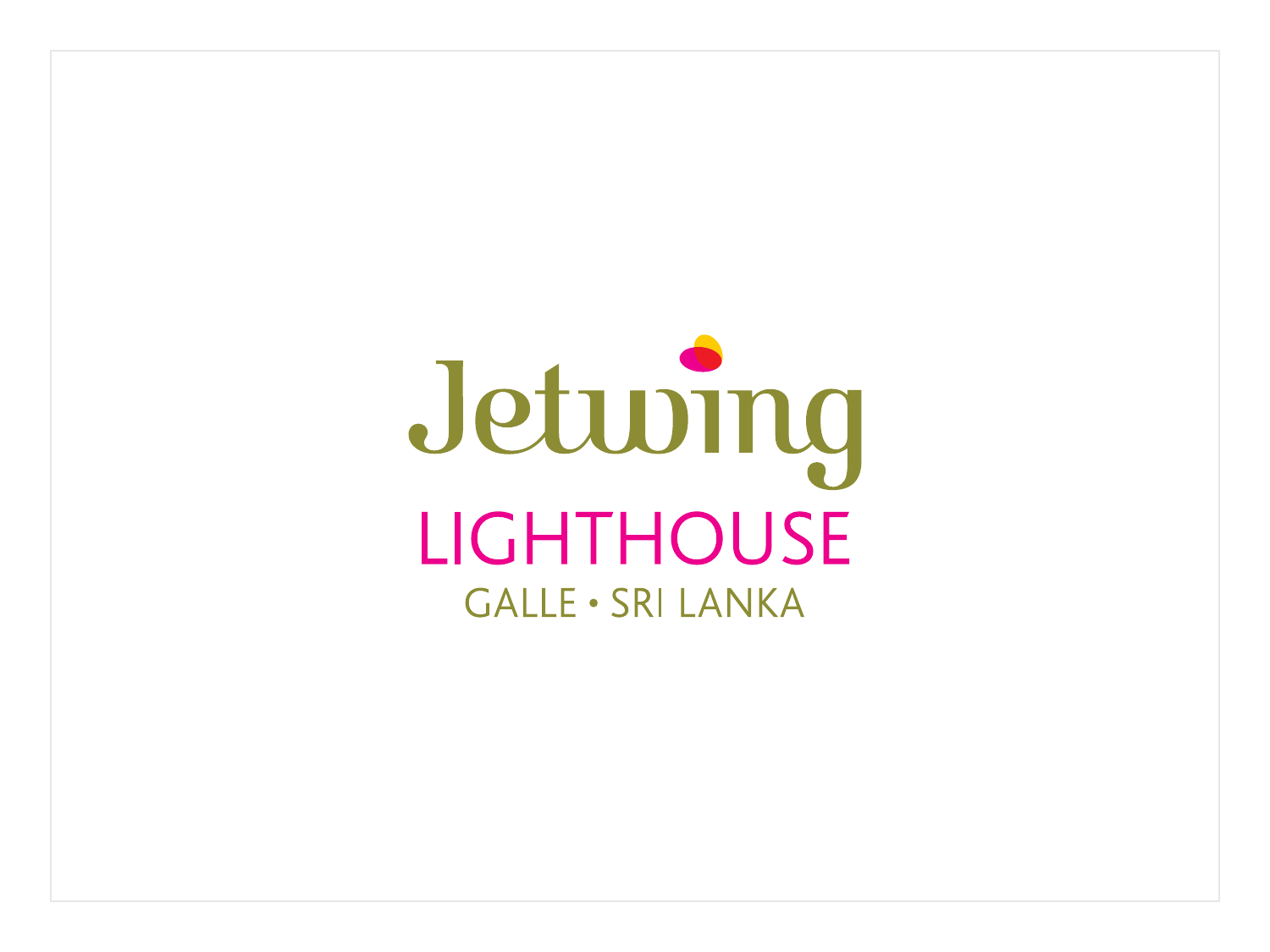



# Perpetual paradise

Perched amidst bronze boulders at the edge of a bay, this iconic resort is the first thing to greet you as you drive into the ancient southern city of Galle.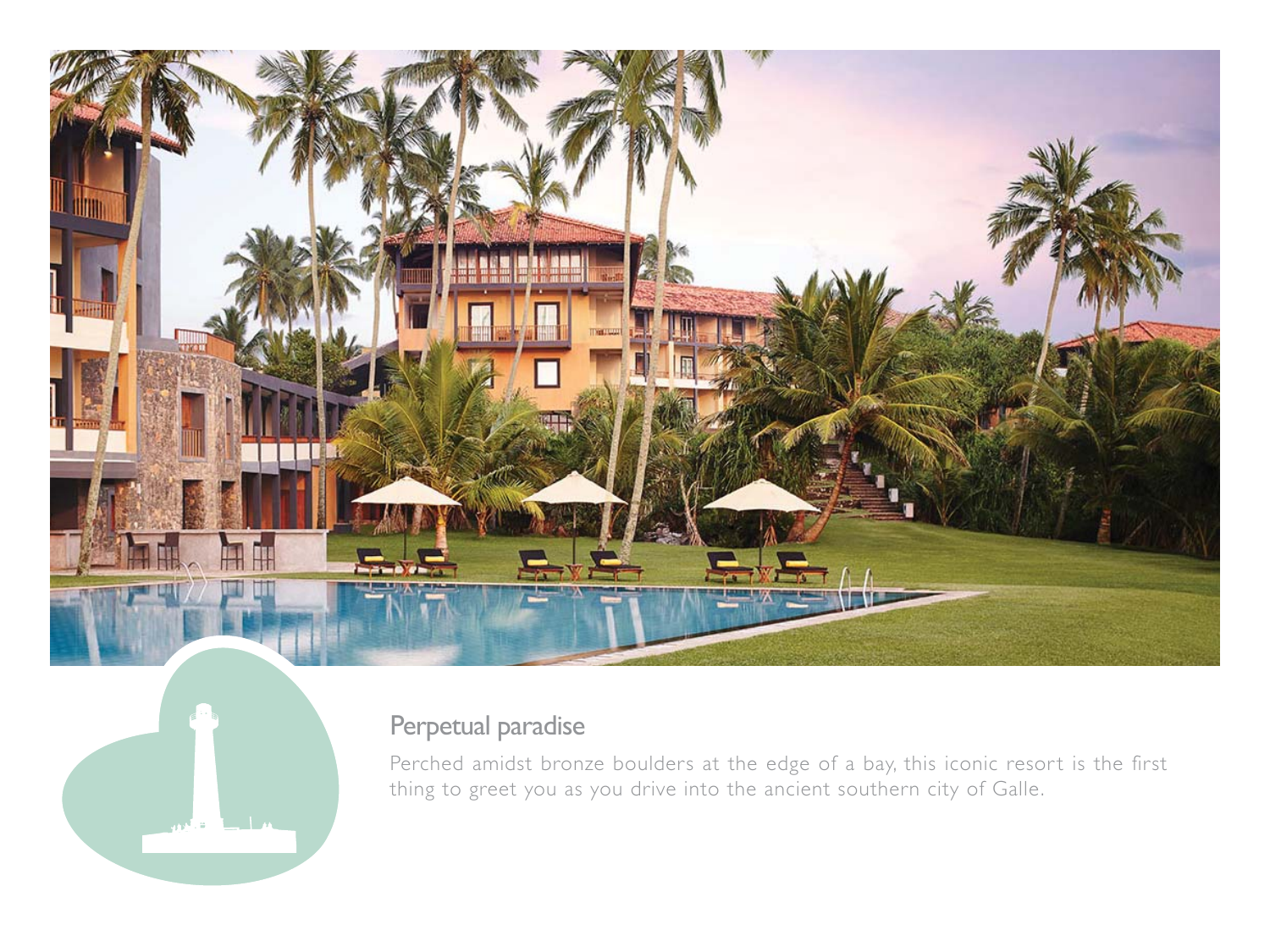



## The Bawaesque signature

The hotel is one of the last great works of design by Sri Lanka's greatest architect, Geoffrey Bawa. Built under his personal supervision, it boasts his trademark touches of saffron and bronze.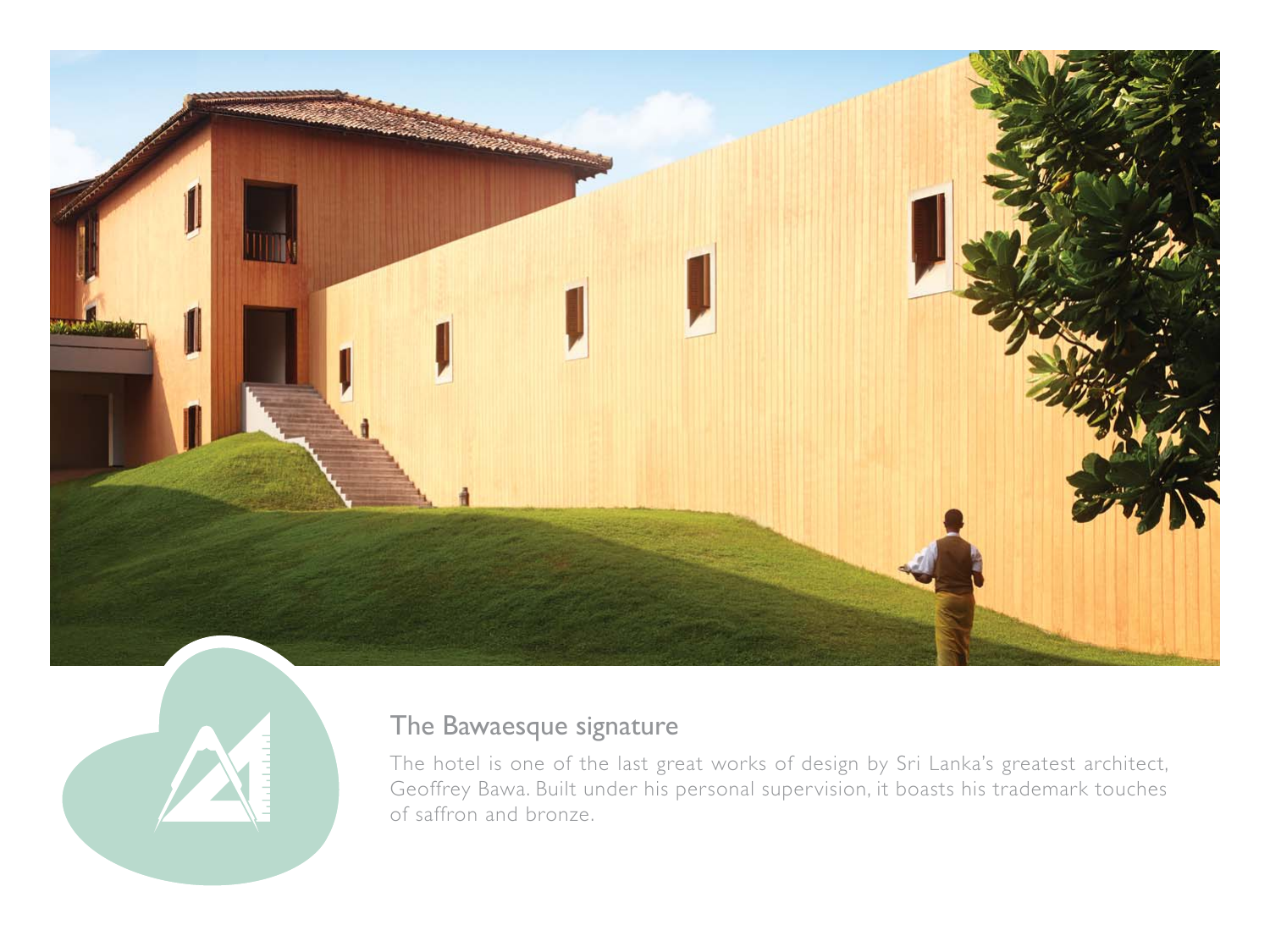



### Treasures of the east

Depending on what tickles your fancy, each suite is catered to create a unique ambience on its own. Named after and aptly decorated to celebrate some of the world's most renowned explorers who set foot upon these golden shores generations ago, each is a doorway into another time and place.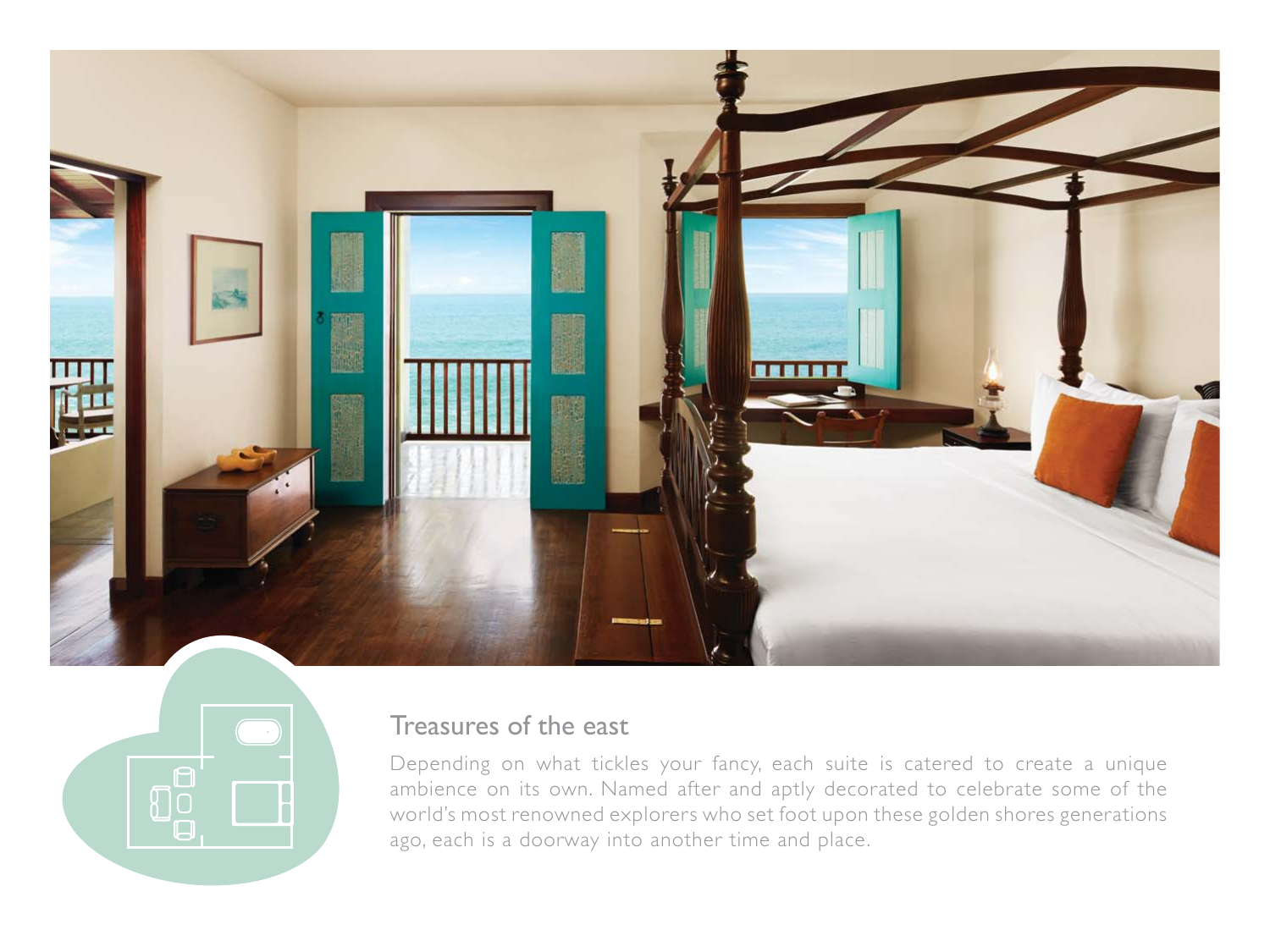



#### A fulfilling dining experience

You don't have to go too far in pursuit of the best seafood in the country. Jetwing Lighthouse offers guests a delicious spread of the fresh catch of the day along with the taste of the finest wines to wash it down with. With diverse cuisines on offer to satiate your appetite, indulge in a mouth-watering meal worthy of your time.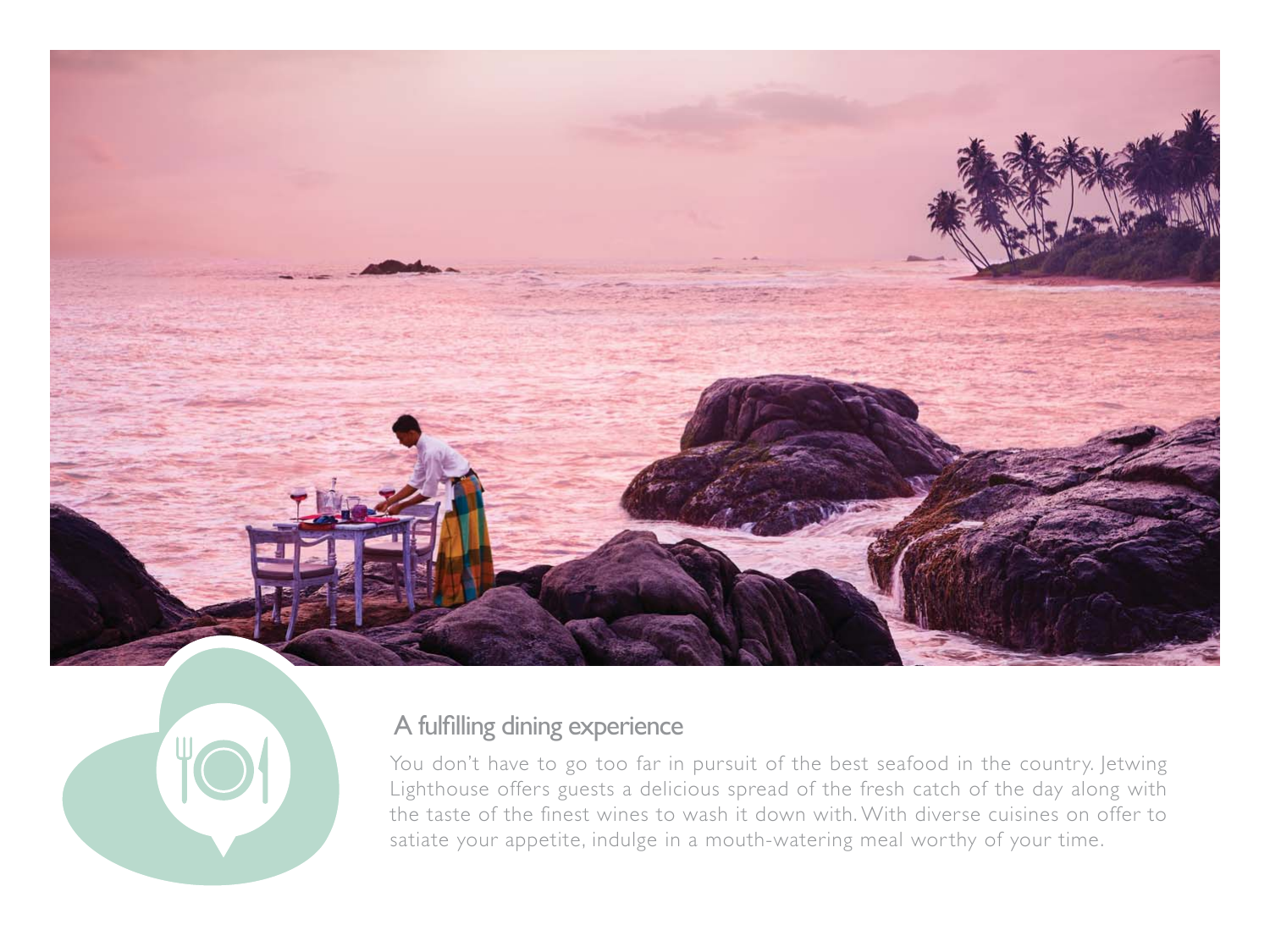



# For a formal affair

State of the art facilities and the most tasteful décor makes for our conference and banquet facilities to be the most celebrated along the southern coast.